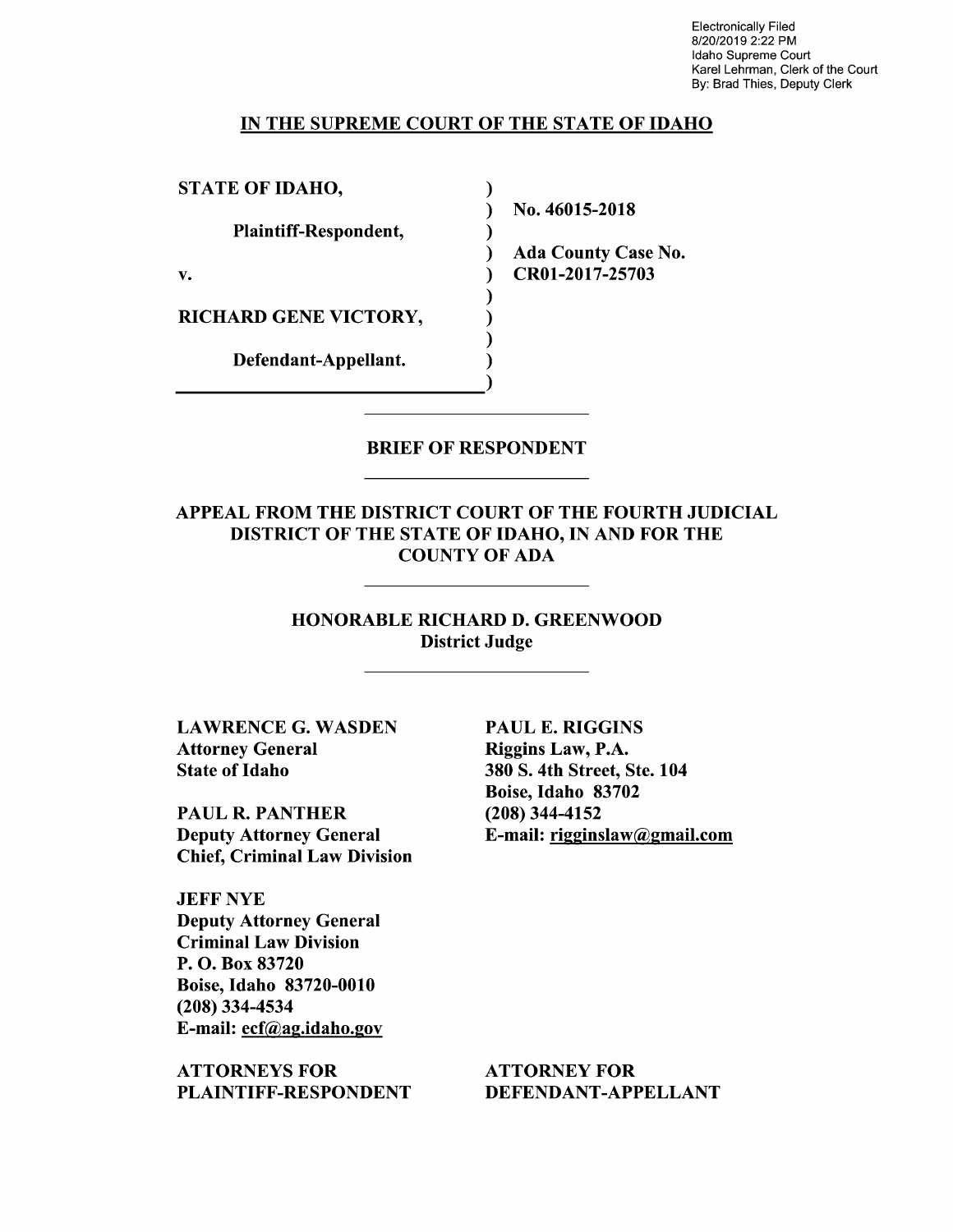# **TABLE OF CONTENTS**

| I.  |                                                    | The State Presented Sufficient Evidence On Both                                                                                   |  |
|-----|----------------------------------------------------|-----------------------------------------------------------------------------------------------------------------------------------|--|
|     | A.                                                 |                                                                                                                                   |  |
|     | <b>B.</b>                                          |                                                                                                                                   |  |
|     | $C$ .                                              | The State Presented Substantial Evidence<br>To Support Both Convictions Of Aggravated<br>Assault Because A Reasonable Juror Could |  |
| II. | Victory Has Failed To Show That The District Court |                                                                                                                                   |  |
|     | A.                                                 |                                                                                                                                   |  |
|     | <b>B.</b>                                          |                                                                                                                                   |  |
|     | $\overline{C}$ .                                   | The District Court Did Not Abuse Its Sentencing                                                                                   |  |
|     |                                                    |                                                                                                                                   |  |
|     |                                                    |                                                                                                                                   |  |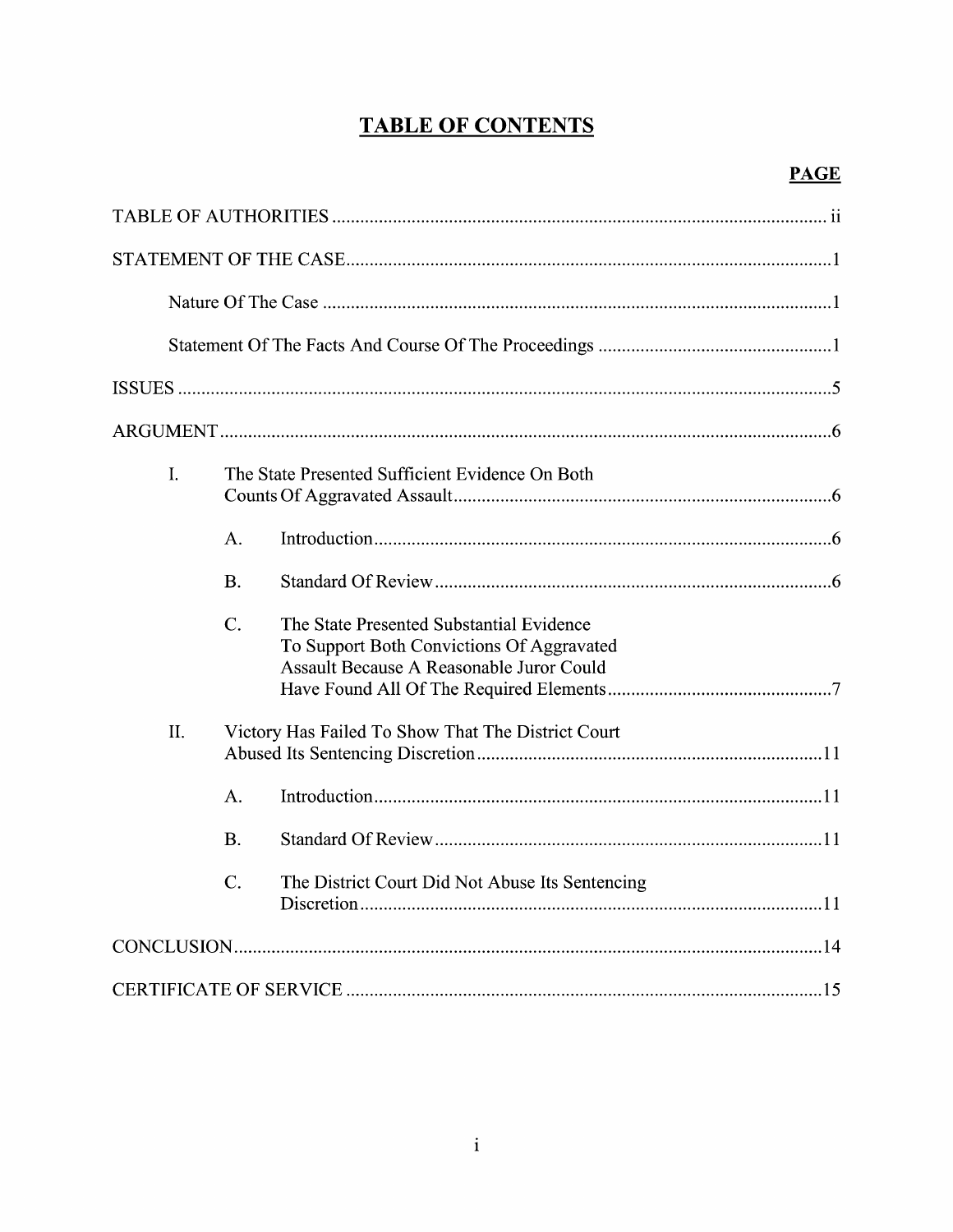# TABLE OF AUTHORITIES

| <b>CASES</b><br><b>PAGE</b> |  |
|-----------------------------|--|
|                             |  |
|                             |  |
|                             |  |
|                             |  |
|                             |  |
|                             |  |
|                             |  |
|                             |  |
|                             |  |
|                             |  |
|                             |  |
| <b>RULES</b>                |  |
|                             |  |
|                             |  |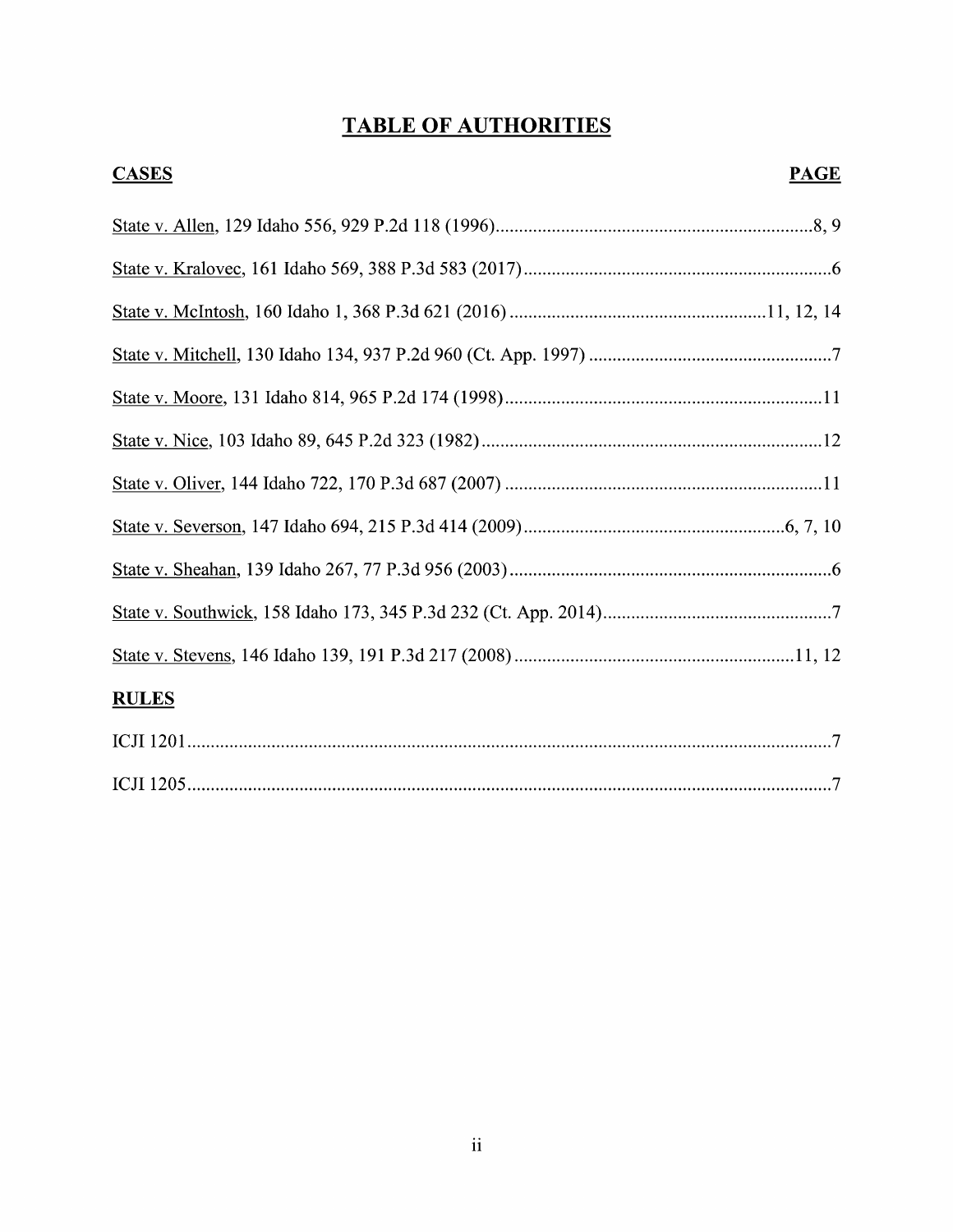#### STATEMENT OF THE CASE

## Nature Of The Case

Richard Gene Victory appeals from the district court's judgment entered after a jury found Victory guilty ofbattery, two counts of aggravated assault, and resisting an officer. Victory argues that the state presented insufficient evidence 0n the two counts of aggravated assault and challenges the sentence imposed by the district court.

# Statement Of The Facts And Course Of The Proceedings

The state charged Richard Gene Victory with aggravated battery, two counts of aggravated assault, and resisting an officer. (R., pp.27-28.) The first count of aggravated assault alleged that Victory assaulted Tamara Moyer with a knife.  $(R., p.28.)$  The second count of aggravated assault alleged that Victory assaulted Moyer's daughter, Harley Moyer ("Harley"), with a knife. (R., p.28.) The state also filed an Information Part II seeking a persistent violator enhancement. (R., pp.41-42.) The case went to trial. (R., pp.59-70.)

At trial, Moyer testified as follows: She had been Victory's friend for about a year before the assault.  $(Tr, p.43, Ls.22-25<sup>1</sup>)$  On July 2, 2017, she was with Harley in Harley's bedroom along with Harley's boyfriend, Connor Lathim, and Moyer's friend, Allan Ward. (Tr., p.41, L.10)  $-p.42$ ., L.11.) They were all working on fixing a chair. (Tr., p.41, L.24 – p.42, L.6.) Victory walked into the bedroom. (Tr., p.45, L.16 – p.46, L.5.) "[H]e was seriously angry." (Tr., p.46, Ls.6-12.) He demanded that Harley return his Xanax and marijuana that he had left in Harley's bedroom. (Tr., p.46, L.13 – p.47, L.2.) He sounded like "he got the devil speaking out of his voice, and so [Moyer] began to pray." (Tr., p.46, L.13 – p.47, L.2.) Victory pulled a knife out of

 $<sup>1</sup>$  All transcript citations refer to the trial transcript unless otherwise indicated.</sup>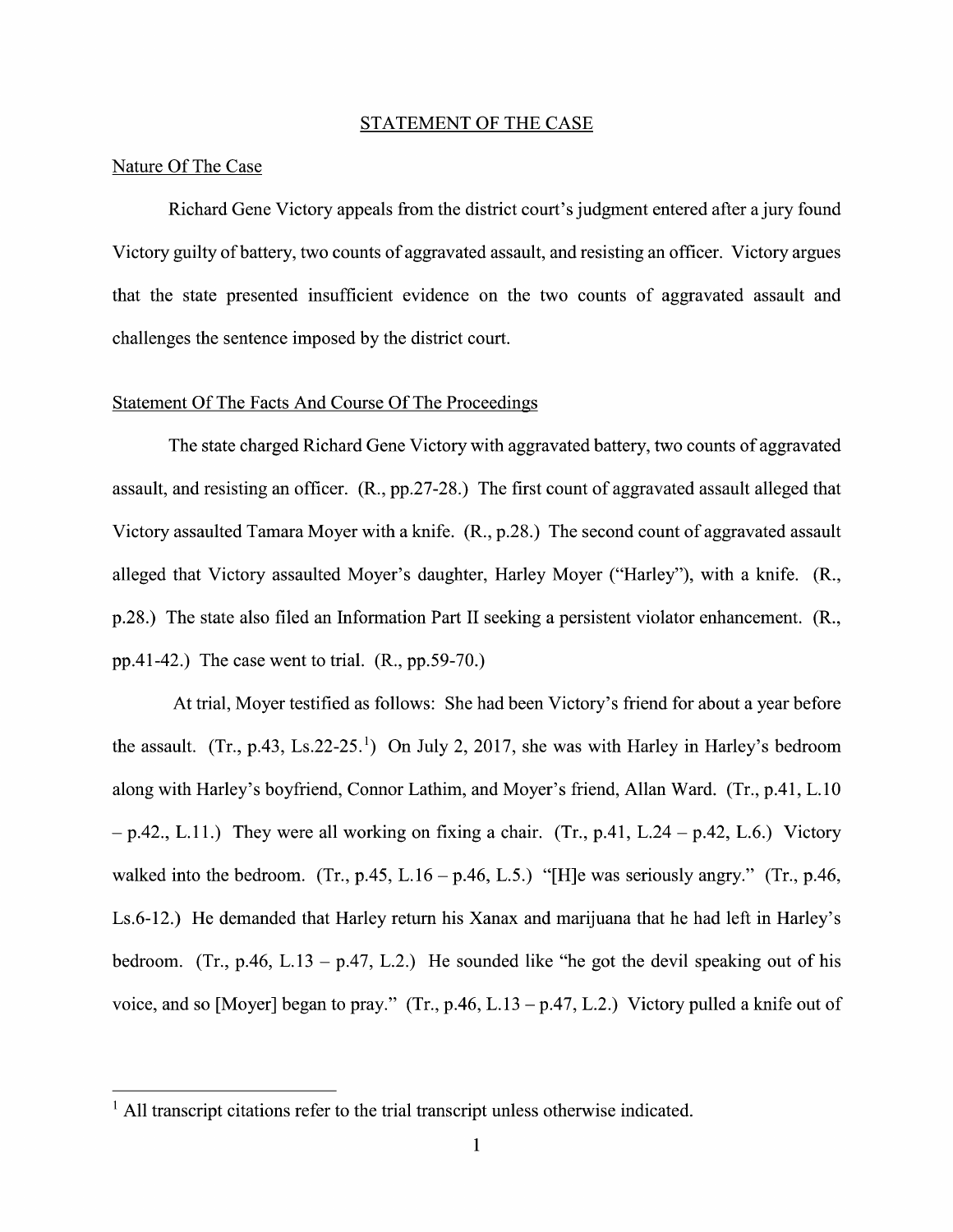his pocket. (Tr., p.48, Ls.12-17.) He told Moyer and Harley that "he was going to take [them] both out" and that "he was going to cut [them] up into little pieces and put [them] in barrels." (Tr., p.48, Ls.1-8.) Moyer was "very scared" and afraid that Victory might cut her. (Tr., p.49, L.22 – p.50, L.4.) Victory tried to stab Moyer but Ward "blocked it with his right arm" resulting in a cut on Ward's arm. (Tr., p.50, Ls.13-23.)

Harley testified as follows: On July 2, 2017, she was in her bedroom with Moyer and Lathim trying to fix a chair. (Tr., p.64, L.1 – p.67, L.8.) Victory came into the bedroom looking for his medication. (Tr., p.68, L.9 – p.69, L.8.) Harley gave him his medication, but Victory claimed that Harley had more that she was not giving him. (Tr.,  $p.69$ , L.9 –  $p.70$ , L.2.) Victory became "[s]eriously angry" and "was very upset." (Tr., p.70, Ls.3-8.) "He pulled out a knife . . . ." (Tr., p.70, Ls.13-15.) Victory told Harley, "'I can kill you. I know how to use this knife.'" (Tr., p.71, Ls.4-22.) He also told Moyer that he "'kn[ew] how to cut [them] up and put [them] in a freezer.'" (Tr., p.71, Ls.4-22.) Harley "was scared" that Victory might cut her. (Tr., p.72, L.18 – p.73, L.6.) At some point during the dispute, Ward took a protective stance in between Moyer and Harley on one side and Victory on the other. (Tr., p.74, Ls.20-24.) Harley could not see what happened at that point because she could not see past Ward and Moyer. (Tr., p.74, L.25 – p.75, L.5.) After Victory, Ward, and Moyer left the room, Harley locked the door and called 911. (Tr., p.75, L.14 – p.76, L.8.) The police arrived within ten minutes.  $(Tr, p.76, Ls.12-14.)$ 

Lathim testified as follows: On July 2, 2017, he was with Harley and Moyer in Harley's bedroom. (Tr., p.25, L.18 – p.28, L.6.) Victory "entered the room very, very angrily." (Tr., p.29, Ls.10-14.) He kept saying that they had something of his. (Tr., p.29, Ls.15-19.) Ward entered the room and got in between Victory and everyone else in the room. (Tr., p.30, Ls.16-20.) Victory pulled out a knife. (Tr., p.30, Ls.16-23.) He started making threats along the lines of "'I can end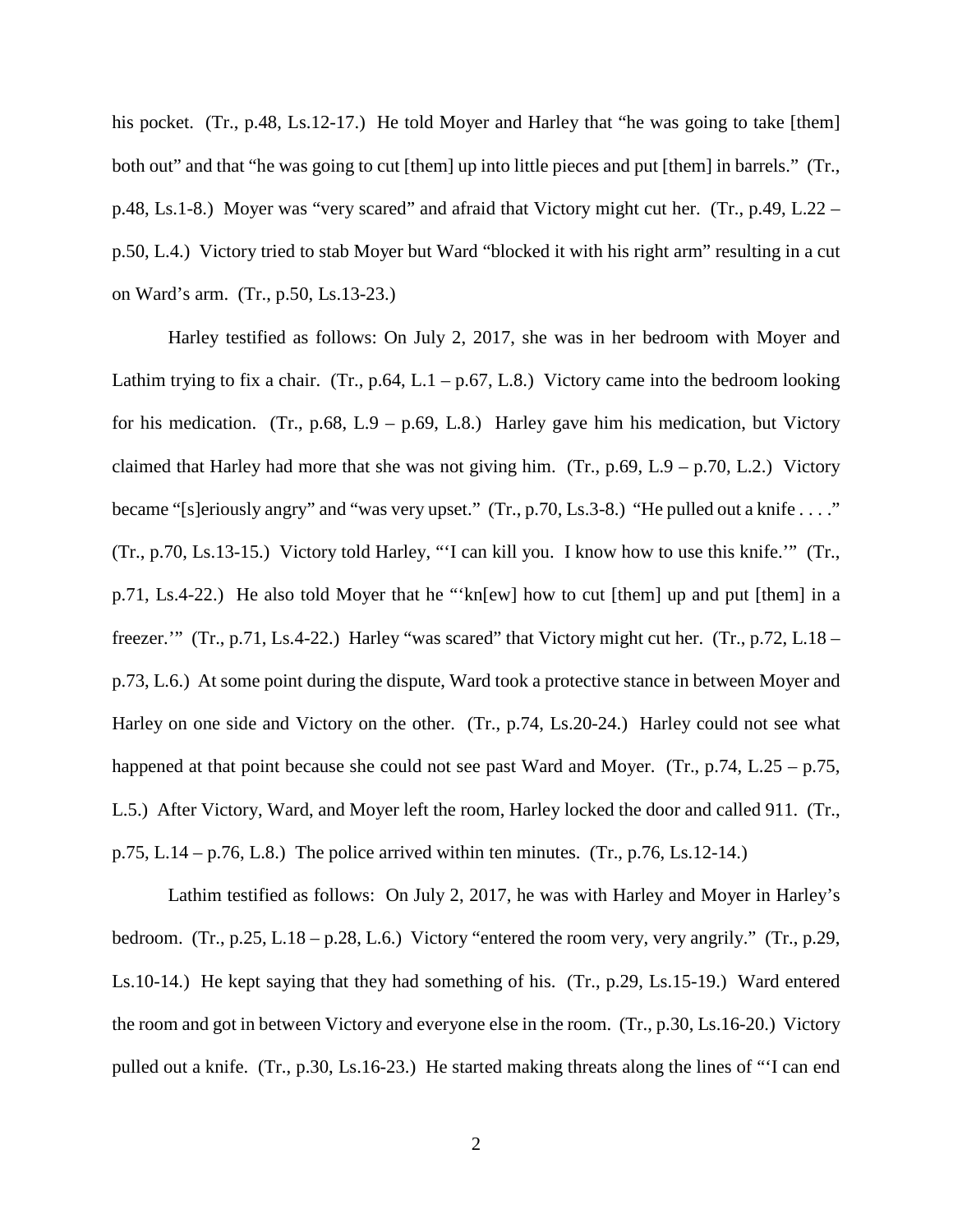you all. You don't even know what I'm capable of. I haven't even shown you the real me yet."  $(Tr, p.31, Ls.10-16.)$  At some point, Victory cut Ward's arm.  $(Tr, p.33, Ls.5-13.)$  Lathim described the overall situation as "terrifying."  $(Tr, p.34, Ls.4-6.)$ 

Officer Nate Davis testified that he responded to Harley's  $911$  call. (Tr., p.98, Ls.11-20.) The state introduced bodycam video from Officer Davis. (See State's Ex. 1.) The video starts with Officer Davis standing in the front door and Victory standing at the top of the stairs. (State's Ex. 1 at  $0:00 - 0:05$ .) Officer Davis asks Victory to "come here." (State's Ex. 1 at  $0:00-0:01$ .) Victory responds, "I ain't doing shit motherfucker." (State's Ex. 1 at 0:02-0:03.) Officer Davis tells Victory to drop the knife, and Victory responds, "Or What? These scissors?" and then drops a pair of scissor and a belt down the stairs. (State's Ex. 1 at  $0:04-0:10$ .) Victory continues to mock and curse at Officer Davis until he eventually walks down the stairs. (State's Ex. 1 at 0:09-0:28.) Officer Davis tells Victory to lay down, and Victory responds, "I'm not laying down; you lay down motherfucker." (State's Ex. 1 at 0:27-0:30.) Officer Davis starts to tell Victory to get on the ground, and Victory responds, "or what?" (State's Ex. 1 at 0:30-0:31.) Officer Davis then grabs Victory and wrestles him to the ground. (State's Ex. 1 at  $0.30-1:00$ .) The officers place him in handcuffs. (State's Ex. 1 at 1:00-1:10.) Victory then unleashes a profanity-laced tirade against Moyer. (E.g., State's Ex. 1 at 2:05-2:10 ("Fuck you. Fuck your kid.").) When Officer Davis places Victory in his patrol car, Victory says, "I'm so fucking excited t0 go deal With these bitches. I'm going to stab every motherfucking one of them." (State's Ex. 1 at 3:55-4:00.)

The officer Who processed Victory at the jail testified that he found "a silver folding knife, approximately, three to four inches long in [Victory's] back right pocket" after conducting a patdown search of Victory at the jail. (Tr., p.94, L.17 – p.95, L.20; see State's Ex. 4.) The state also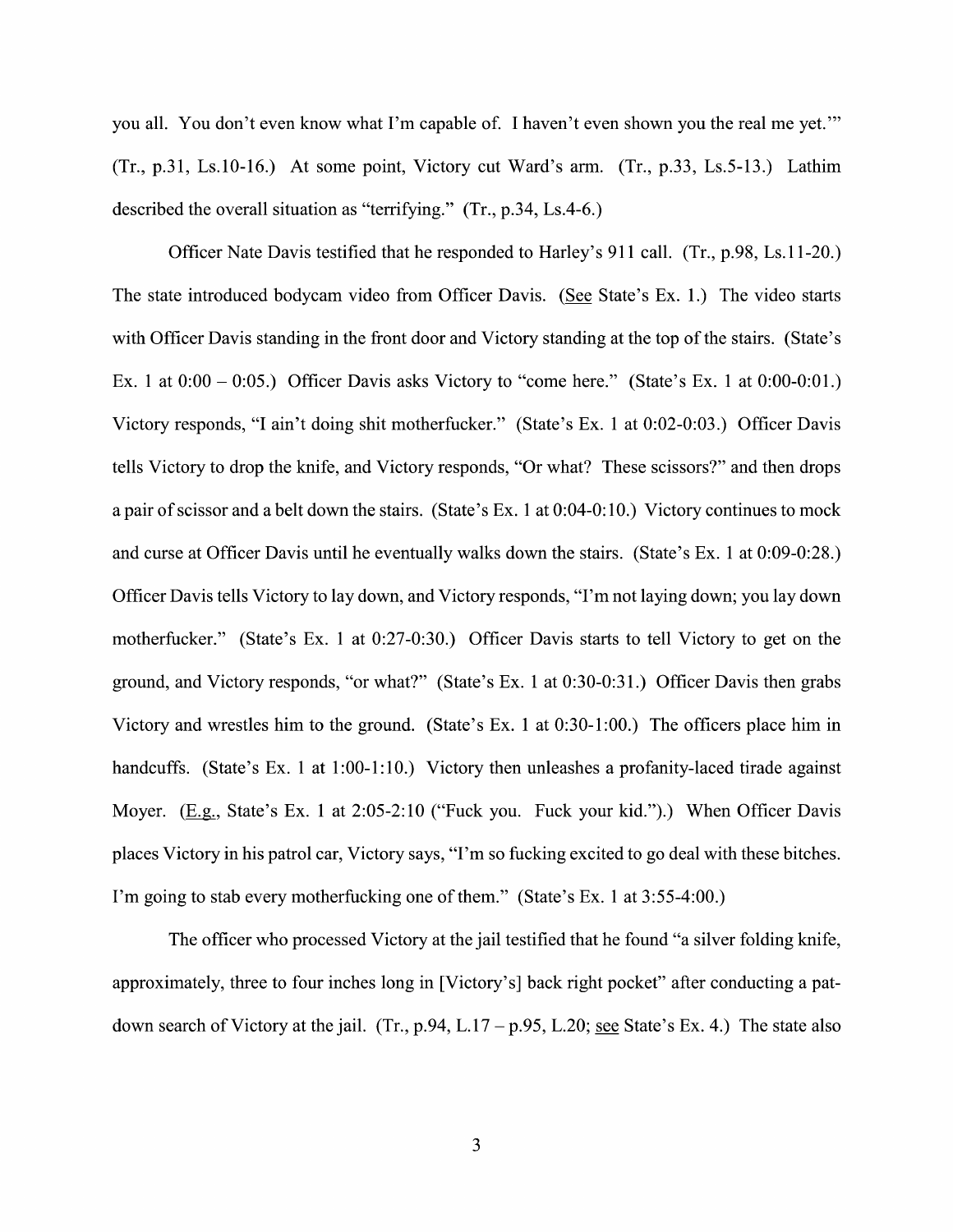showed the jury two photographs taken the night of the assaults, both of which showed Ward's arm with a cut from a knife. (See State's Ex. 2; State's Ex. 3.)

Victory testified too.  $(Tr, p.123, Ls.5-7)$  He admitted that he was in the bedroom with Moyer, Harley, Lathim, and Ward and that he believed they had taken his marijuana. (Tr., p.127, Ls.8-13, p.128, Ls.2-25.) He testified that Ward put his hands on Victory, and so he knocked Ward's hands off. (Tr., p.129, Ls.15-23.) He testified that he did not threaten anybody and that he did not pull out a knife.  $(Tr, p.132, Ls.14-23)$  He also told the jury he did not know how Ward got cut. (Tr., p.134, L.22 – p.135, L.6.) Victory also confessed that he did not cooperate with the officers.  $(Tr., p.132, Ls.2-5.)$ 

The jury convicted Victory of battery, two counts of aggravated assault, and resisting an officer. (R., pp.108-111.) The district court imposed sentences of six months for the battery, one year for resisting an officer, and twenty years with ten years fixed for each aggravated assault. (R., p.124.) The district court ran all sentences concurrently. (R., p.124.)

Victory timely appealed. (R., pp.127-128.)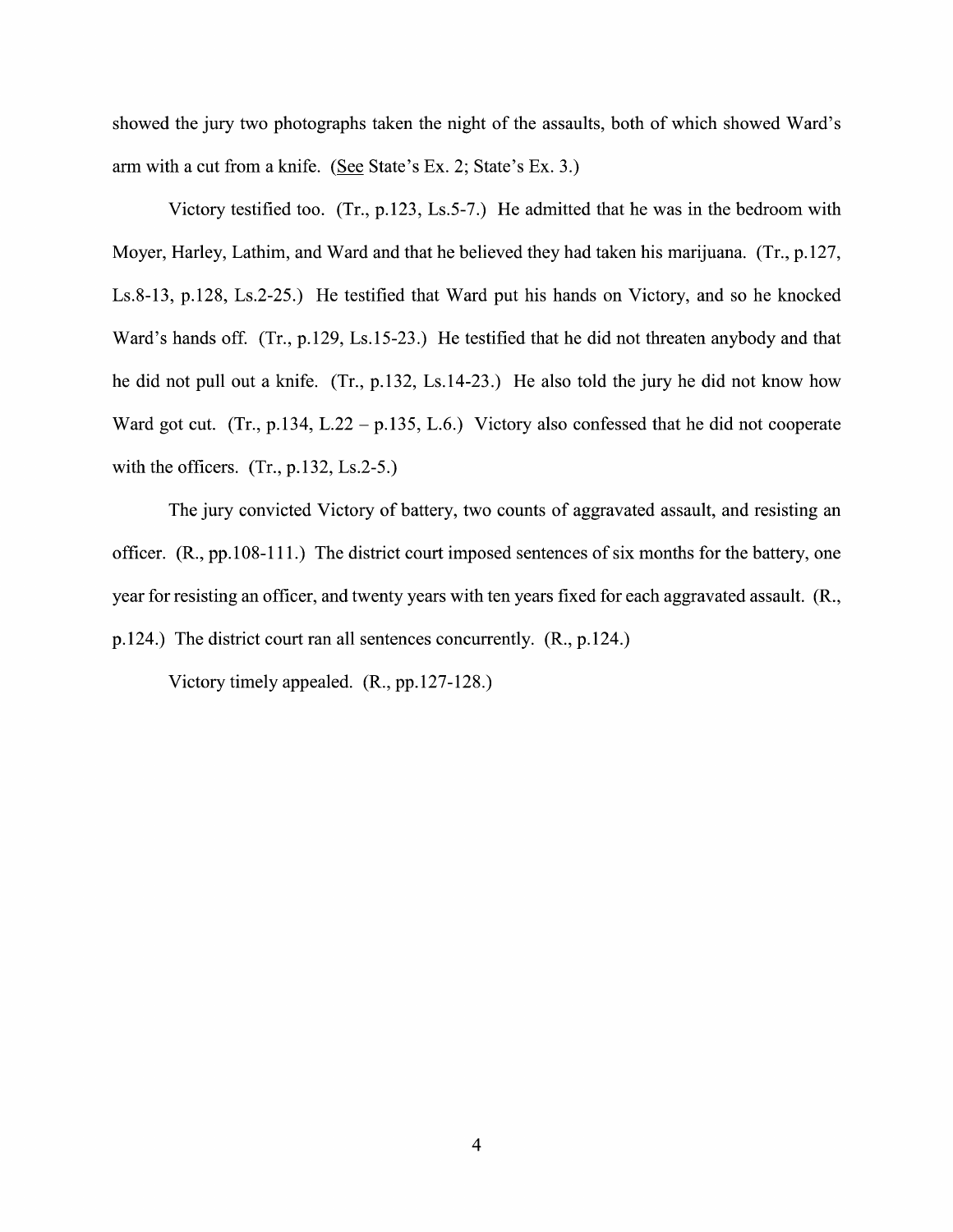## **ISSUES**

Victory states the issues on appeal as:

- 1. Whether the appellant's convictions for Aggravated Assault should be overturned based on insufficient evidence? [sic]
- 2. Whether the district court abused its discretion by sentencing Mr. Victory to an excessive sentence? [sic]

(Appellant's brief, p.5.)

The state rephrases the issues as:

- I. Has Victory failed to show the state presented insufficient evidence 0f aggravated assault?
- II. Has Victory failed to show the district court abused its sentencing discretion?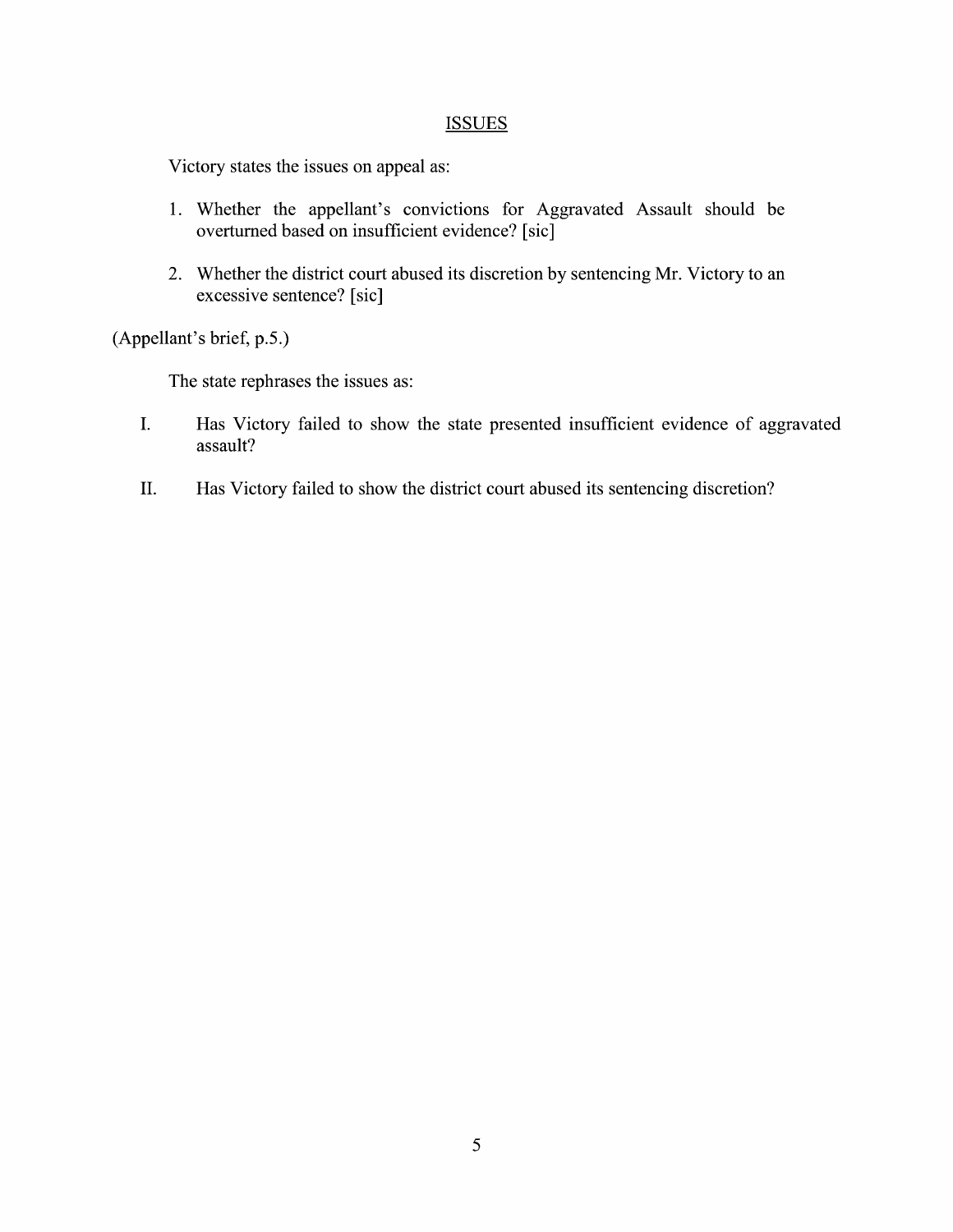#### ARGUMENT

## I. The State Presented Sufficient Evidence On Both Counts Of Aggravated Assault

#### A. Introduction

The state presented sufficient evidence that Victory committed aggravated assault against Moyer and Harley. The state only had to prove that Victory used a knife to threaten violence against Moyer and Harley and that Victory's threat created a well-founded fear of imminent violence in Moyer and Harley. Moyer, Harley, and Lathim all testified that Victory pulled out a knife and threatened to hurt or kill Moyer and Harley, and Victory actually used the knife to cause injury to Ward. In addition, Moyer and Harley both testified that they were afraid Victory might cut them with the knife. That is sufficient evidence that Victory committed aggravated assault against Moyer and Harley.

## B. Standard Of Review

"This Court 'will uphold a judgment of conviction entered upon a jury verdict so long as there is substantial evidence upon which a rational trier of fact could conclude that the prosecution proved all essential elements of the crime beyond a reasonable doubt." State v. Kralovec, 161 Idaho 569, 572, <sup>388</sup> P.3d 583, <sup>586</sup> (2017) (quoting State V. Severson, <sup>147</sup> Idaho 694, 712, <sup>215</sup> P.3d 414, 432 (2009)). This Court "View[s] the evidence in the light most favorable to the prosecution in determining whether substantial evidence exists" and "will not substitute [its] own judgment for that of the jury on matters such as the credibility 0f Witnesses, the weight t0 be given to certain evidence, and the 'reasonable inferences to be drawn from the evidence.'" Severson, 147 Idaho at 712, 215 P.3d at 432 (quoting State V. Sheahan, 139 Idaho 267, 285, 77 P.3d 956, 974 (2003)).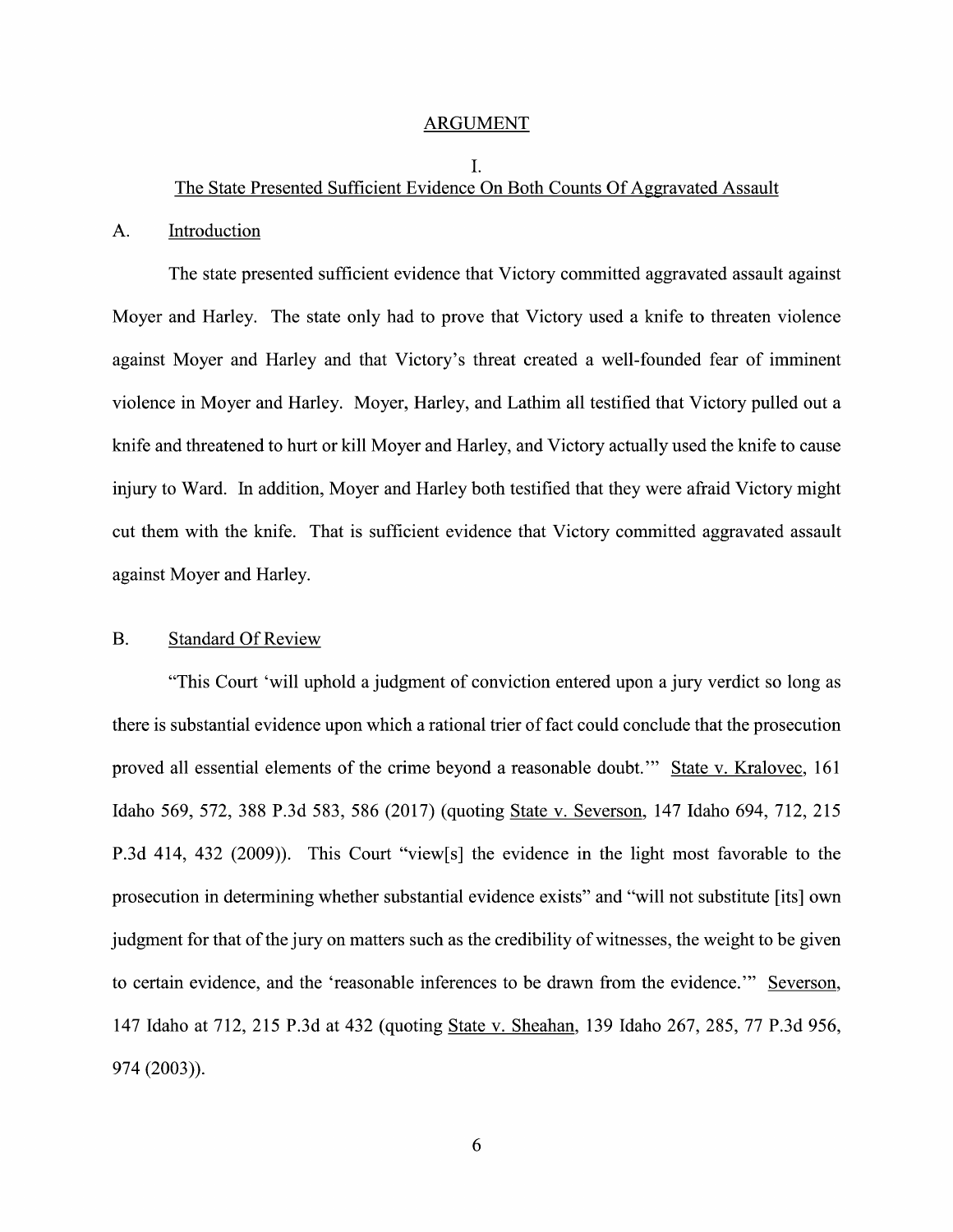"Evidence is substantial if a 'reasonable trier of fact would accept it and rely upon it in determining whether a disputed point of fact has been proven." Id. (quoting State v. Mitchell, 130 Idaho 134, 135, 937 P.2d 960, 961 (Ct. App. 1997) (brackets omitted)). "Substantial evidence may exist even when the evidence presented is solely circumstantial or when there is conflicting evidence." State V. Southwick, 158 Idaho 173, 178, 345 P.3d 232, 237 (Ct. App. 2014).

# C. The State Presented Substantial Evidence T0 Support Both Convictions Of Aggravated Assault Because A Reasonable Juror Could Have Found All Of The Required Elements

The state presented sufficient evidence on both counts of aggravated assault. "An 'assault' is committed when a person intentionally and unlawfully threatens by word or act to do violence to the person of another, with an apparent ability to do so, and does some act which creates a wellfounded fear in the other person that such violence is imminent."  $(R, p.94$ ; see ICJI 1201.) Because the state charged Victory with *aggravated* assault, it also had to prove that Victory used a deadly weapon, such as a knife, to commit the assault. (R., pp.92-93; see ICJI 1205.)

A rational trier of fact could conclude that Victory committed aggravated assault against Moyer and Harley based 0n the evidence presented by the state. Moyer, Harley, and Lathim all testified that they were present when Victory pulled out a knife during a confrontation in Harley's bedroom. (Tr., p.30, Ls.16-23, p.48, Ls.12-17, p.70, Ls.13-15.) All three witnesses also testified that Victory threatened violence against Moyer and Harley with the knife.  $(Tr, p.31, Ls.10-16)$ (testifying that Victory said "I can end all of you"); Tr., p.48, Ls.1-8 (testifying that Victory said "he was going t0 cut [them] up into little pieces and put [them] in barrels"); Tr., p.71, Ls.4-22 (testifying that Victory said ''I can kill you[;] I know how to use this knife'').) Moyer testified that she was "very scared" and afraid that Victory would cut her. (Tr.,  $p.49$ , L.22 –  $p.50$ , L.4.) And Harley testified that she "was scared" that Victory would cut her. (Tr., p.72, L.18 – p.73, L.6.) Their fears of imminent violence were well-founded given Victory's erratic behavior, violent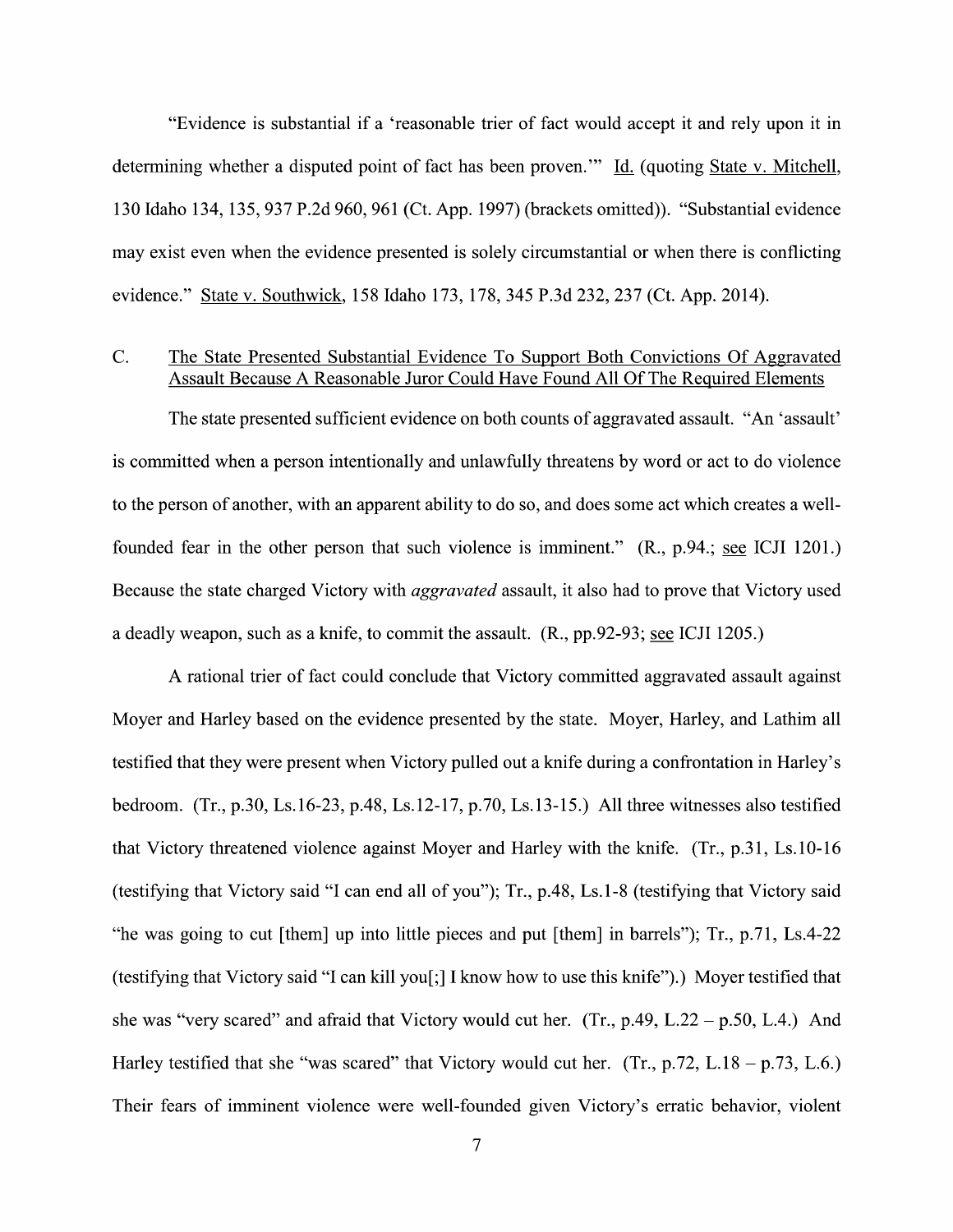threats, and attempt to stab Moyer, which was blocked by Ward causing a laceration to his arm.  $(Tr, p.50, Ls.13-23; State's Ex. 2; State's Ex. 3.)$  That is substantial evidence that Victory committed aggravated assault against both Moyer and Harley. (See R., pp. 92-93.)

Victory attacks the testimony of the witnesses by pointing out minor inconsistencies or inaccuracies. For example, he points out that Lathim inaccurately described Victory's knife, that Moyer was unable to identify the knife, and that Harley "provided a different description of the knife allegedly involved in the offense." (Appellant's brief, pp.9-12.) But the appearance of the knife is irrelevant to the elements of aggravated assault. (R., pp.92-93.) All that matters is that Victory used a knife, and all three witnesses unequivocally testified that he did. (Tr., p.30, Ls.16-23, p.48, Ls.12-17, p.70, Ls.13-15.) The state corroborated that testimony by presenting evidence that Victory had a knife on him when the police arrested him.  $(Tr, p.94, L.17 - p.95, L.20;$  see State's Ex. 4.) More importantly, all of Victory's nitpicking over minor inconsistencies in the witnesses' testimony is, in effect, nothing more than an attack on the credibility of the witnesses. And "[t]his Court will not second-guess the jury's determination on credibility or the weight to be given to witnesses' testimony." State v. Allen, 129 Idaho 556, 558, 929 P.2d 118, 120 (1996).

Victory also attacks the credibility of Moyer 0n the basis that Moyer had medical issue that affected her memory. (Appellant's brief, p.10.) Moyer testified on direct examination that she has a "tumor behind [her] right eye" that was "pushing on [her] memory lobe." (Tr., p.44,  $L.23 - p.45$ ,  $L.1$ .) Moyer confirmed, however, that if she forgot anything that happened that night, she would let the jury know instead of trying to make something up.  $(Tr, p.45, Ls.10-15)$ . And Moyer did exactly that, such as When she freely admitted that she could not remember the appearance of Victory's knife. (Tr., p.48, Ls. 18-23.) Victory was, of course, free to probe Moyer's medical issue on cross-examination—and he did.  $(Tr, p.56, Ls.5-21)$  But the jury was free to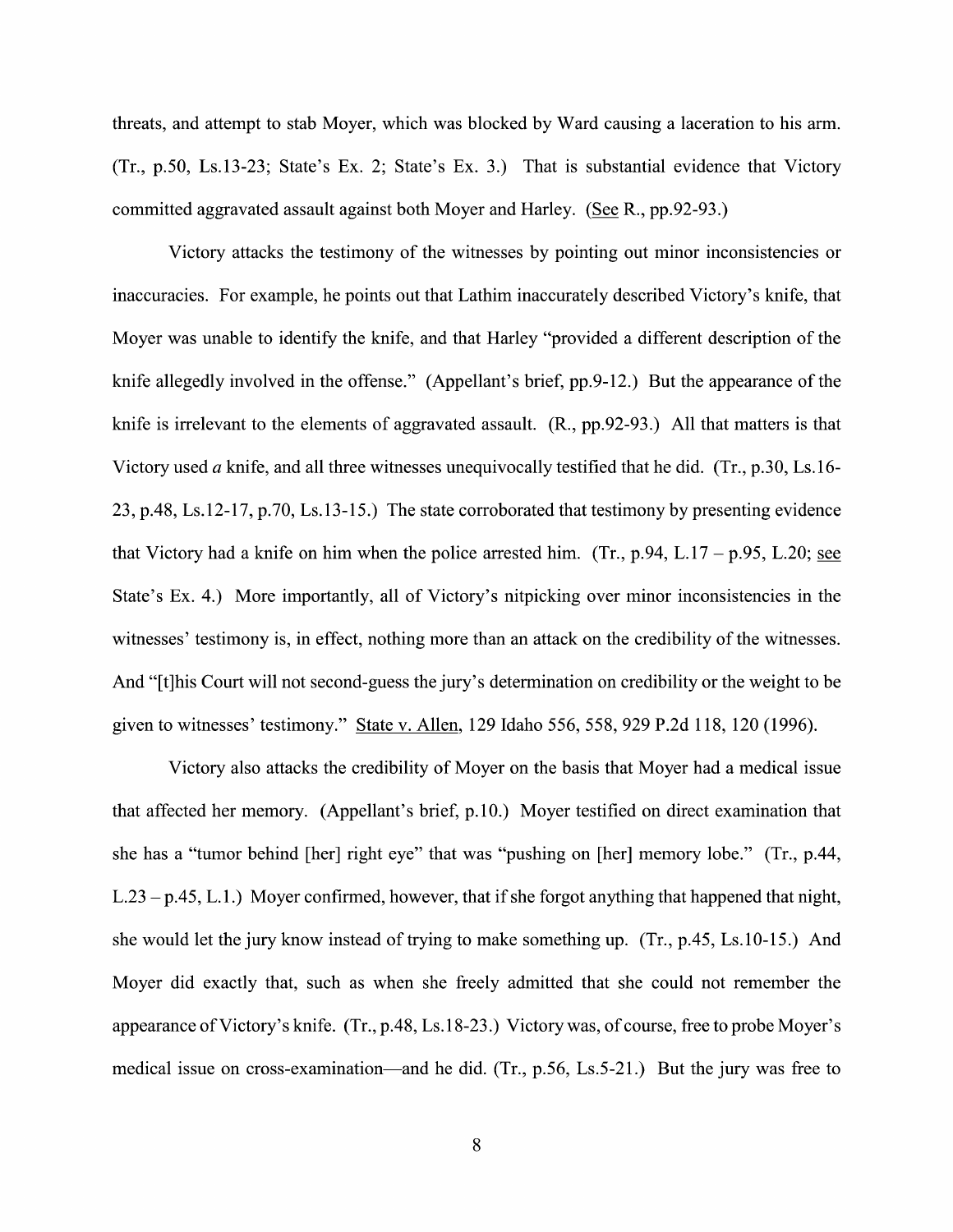accept or reject Moyer's testimony—and this Court must not "second-guess the jury's determination" on appeal. Allen, 129 Idaho at 558, 929 P.2d at 120.

Victory also argues that the state was missing "crucially important" evidence because "the alleged Victim of the stabbing, Allan Ward, did not testify." (Appellant's brief, p.13.) But the state did not need Ward's testimony to prove Victory stabbed Ward. The state proved that Victory stabbed Ward through the testimony of Moyer and Lathim and the photographs of Ward's arm. Moreover, the state did not need to prove that Victory stabbed Ward at all to prove aggravated assault. The victims of the aggravated assault were Moyer and Harley, and aggravated assault requires only threats 0f Violence, not actual Violence. (R., pp.92-93.)

Finally, Victory argues that the state did not present sufficient evidence that Victory created a well-founded fear of imminent violence in Moyer and Harley because, in his view, Moyer and Harley testified "that they did not believe Mr. Victory intended to hurt anyone." (Appellant's brief, p.13.) But Victory is reading those statements out of context.

Moyer testified that, at the time of the trial, she did not "think [Victory] meant to hurt either one of us" and that she "just [thought] he was very upset." (Tr., p.58, Ls.6-9.) But she clarified "that doesn't mean [she] [wasn't] afraid that he was going to hurt [her]." (Tr., p.62, Ls.1-3.) And she testified that, at the time of the confrontation, she "was very scared" and that she went into "survival mode" in order "to protect [her] daughter" and she was "afraid that based on his threats and his actions, he might cut [Moyer]." (Tr., p.49, L.22 – p.50, L.7.) Given all of Moyer's testimony, a reasonable juror could have found that Victory created a well-founded fear in Moyer that Violence was imminent.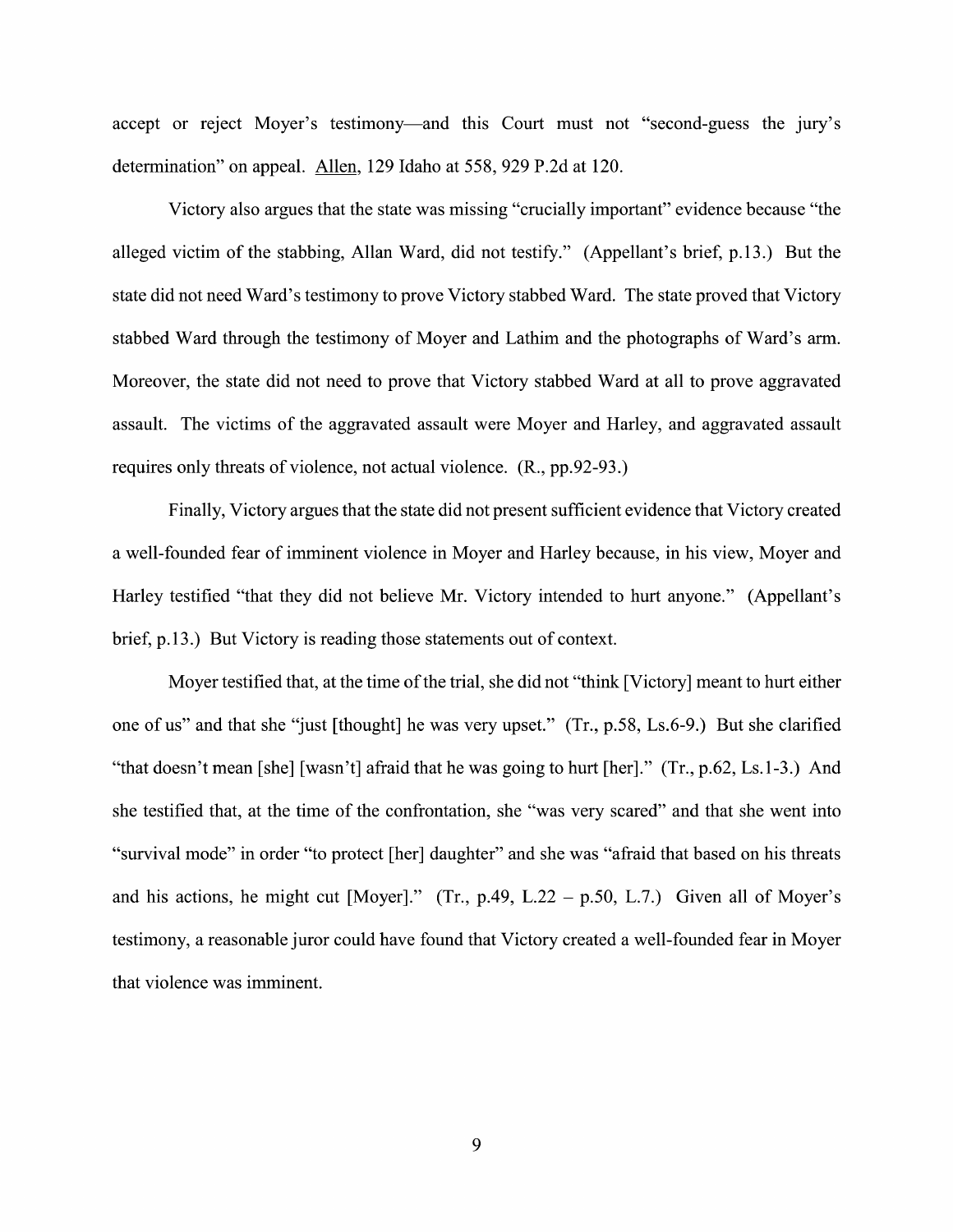Similarly, Harley testified that she did not "think [Victory] had intentions to really cut

anybody." (Tr., p.73, Ls.7-15.) But later in her testimony she was given an opportunity to clarify

her answer:

Q. And so when you said that you didn't think that [Victory] wanted to hurt anyone, what did you mean by that?

A. I mean, like when he came in [to the bedroom], I don't necessarily think that his intention was to come in and hurt anybody. Like I said earlier, usually when that happens, they just come in and hurt someone.

Q. Yeah.

A. And he definitely came in trying to talk it out first, and then it just progressively just kept getting worse until he was so upset or angry, either or both. And just reached a point where I was like, "I am scared, and, you know, he has a weapon, and I'm going to end up calling the police at some point."

Q. Yeah. So uh – would it be fair to say that initially you didn't think he was going to hurt someone, but then it developed into a fear—

A. Yes.

 $Q. -$  that he was?

 $(Tr, p.83, L.7 - p.84, L.2.)$  Harley also stated earlier in her testimony that she "was scared" that

Victory might cut her. (Tr., p.72, L.18 – p.73, L.6.) Given all of Harley's testimony, a reasonable

juror could have found that Victory created a well-founded fear in Harley that violence was

imminent. Thus, "view[ing] the evidence in the light most favorable to the prosecution," Severson,

147 Idaho at 712, 215 P.3d at 432, the state presented sufficient evidence that Victory committed

aggravated assault against Moyer and Harley.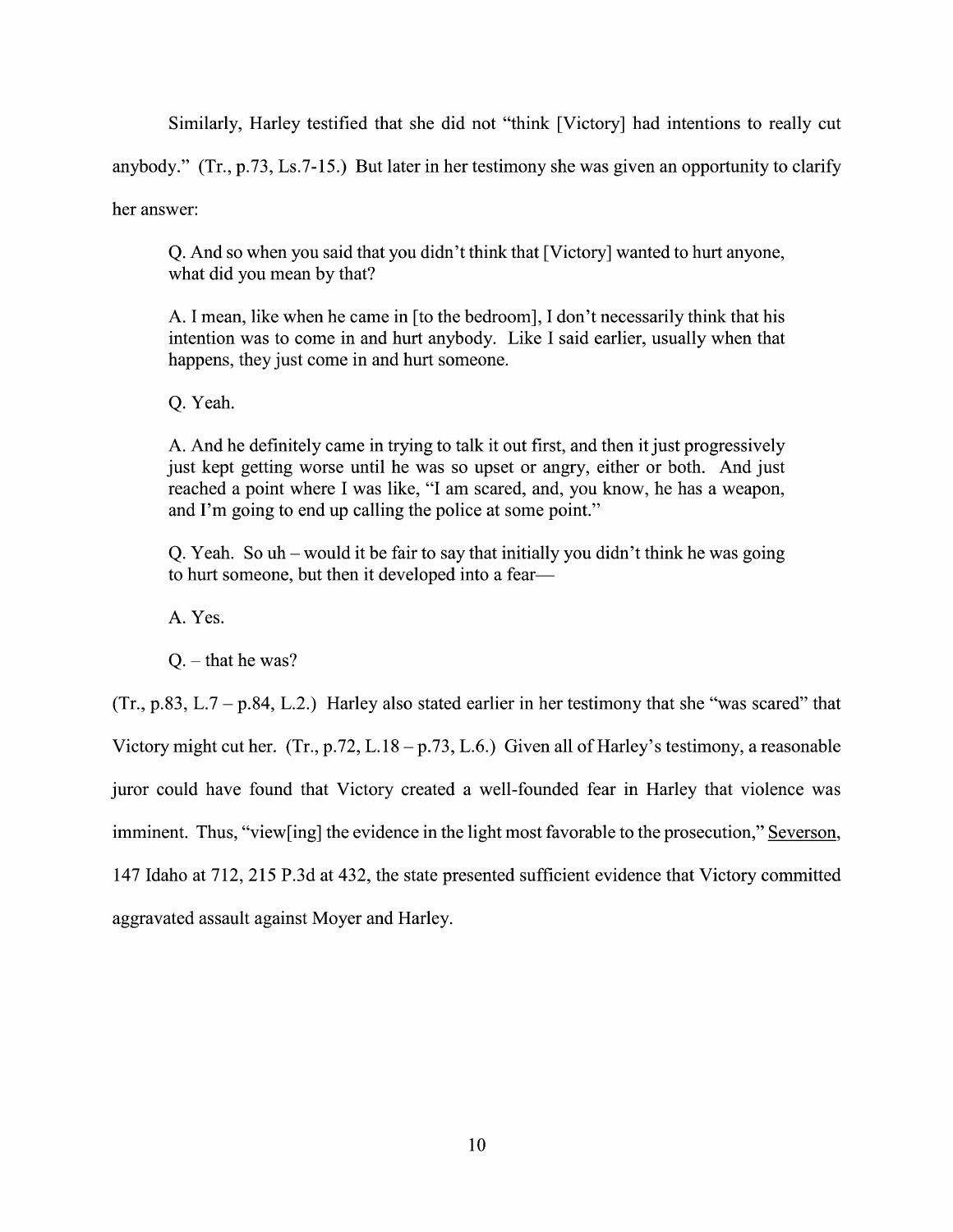II.

Victory Has Failed T0 Show That The District Court Abused Its Sentencing Discretion

## A. Introduction

Victory asserts the sentence imposed by the district court is excessive. (Appellant's brief, pp.17-18.) The record supports the sentence imposed.

# B. Standard Of Review

When evaluating whether a sentence is excessive, the court considers the entire length of the sentence under an abuse of discretion standard. State V. McIntosh, 160 Idaho 1, 8, 368 P.3d 621, 628 (2016); State V. Stevens, 146 Idaho 139, 148, 191 P.3d 217, 226 (2008).

# C. The District Court Did Not Abuse Its Sentencing Discretion

The district court did not abuse its sentencing discretion. It is presumed that the fixed portion of the sentence will be the defendant's probable term of confinement. State v. Oliver, 144 Idaho 722, 726, 170 P.3d 687, 391 (2007). Where a sentence is within statutory limits, the appellant bears the burden of demonstrating that it is clear abuse 0f discretion. McIntosh, 160 Idaho at 8, 368 P.3d at 628 (citations omitted). To carry this burden the appellant must show the sentence is excessive under any reasonable view of the facts. Id. A sentence is reasonable if it appears necessary to accomplish the primary objective of protecting society and to achieve any or all of the related goals of deterrence, rehabilitation, or retribution. Id. The district court has the discretion to weigh those objectives and give them differing weights when deciding upon the sentence. Id. at 9, 368 P.3d at 629; State v. Moore, 131 Idaho 814, 825, 965 P.2d 174, 185 (1998) (holding district court did not abuse its discretion in concluding that the objectives of punishment, deterrence and protection of society outweighed the need for rehabilitation). "In deference to the trial judge, this Court will not substitute its view of a reasonable sentence where reasonable minds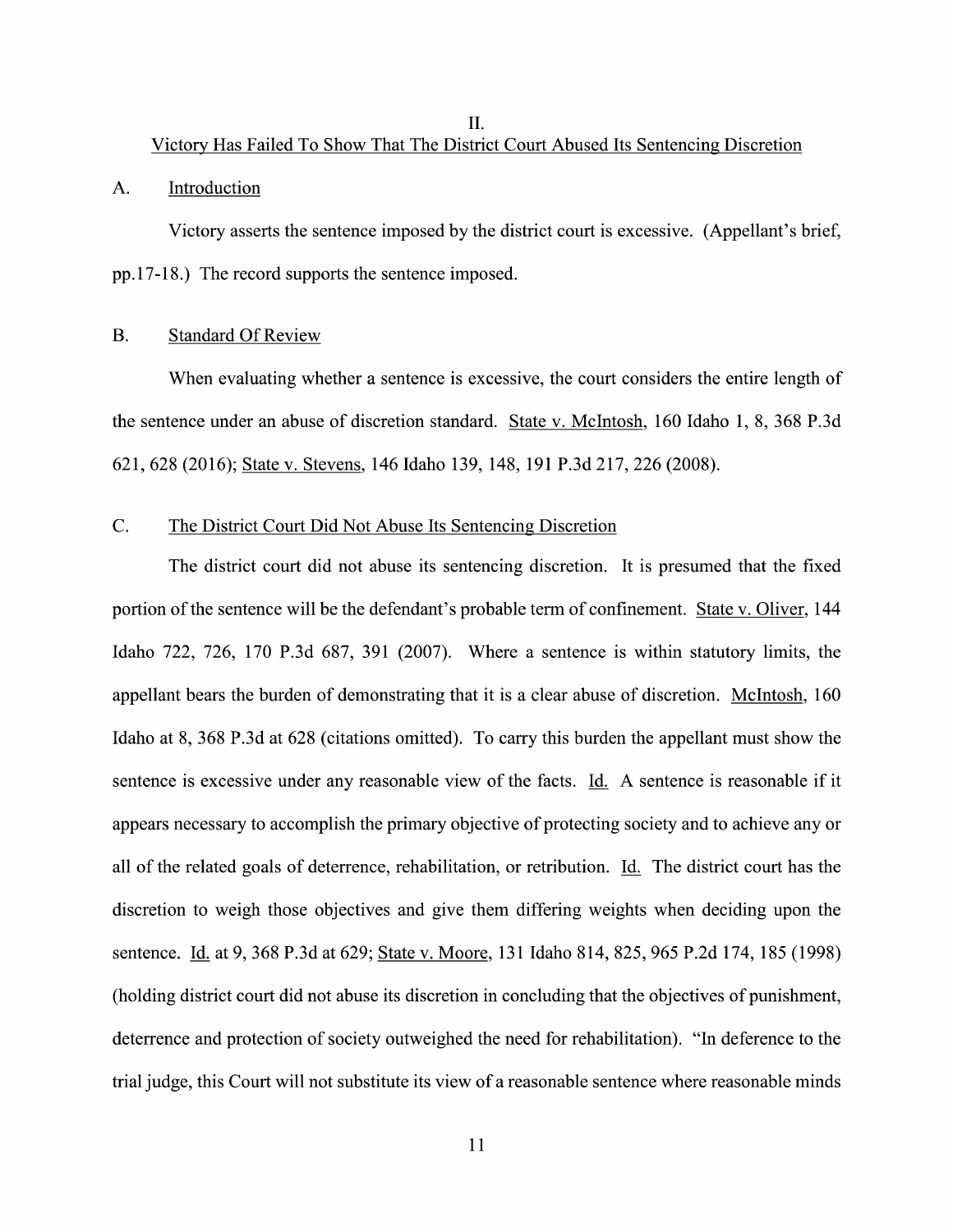might differ." McIntosh, 160 Idaho at 8, 368 P.3d at 628 (quoting Stevens, 146 Idaho at 148-49, 191 P.3d at 226-27). Furthermore, "[a] sentence fixed Within the limits prescribed by the statute will ordinarily not be considered an abuse of discretion by the trial court." Id. (quoting State v. Nice, 103 Idaho 89, 90, 645 P.2d 323, 324 (1982)).

The district court did not abuse its sentencing discretion When it imposed an aggregate sentence of twenty years with ten years fixed.  $(R., p.124.)$  Victory concedes that his sentence falls within the statutory maximums. (Appellant's brief, p.14.) And the district court "considered all of the factors in State versus Toohill." (4/17/2018 Tr., p.149, Ls.4-11.) After reading the presentence investigation report, the district court determined "that [Victory] do[es] present danger to the community." (4/17/2018 Tr., p.149, Ls.4-11, p.151, Ls.7-10.) Specifically, the district court found Victory is "a dangerous person because of [his] attitude and [his] lifestyle, both of which [he] decline[s] to give up."  $(4/17/2018 \text{ Tr.}, p.150, Ls.7-14.)$ 

The district court's conclusion that Victory is "a dangerous person" was supported by the presentence investigation report. (4/17/2018 Tr., p.150, Ls.7-14.) This is Victory's third felony conviction. (Conf. Docs., p.28.) The other two were both for robbery. (Conf. Docs., pp.27-28.)

In the 2005 robbery, Victory parked his car in the road forcing the victim to stop his car behind Victory. (Conf. Docs., p.178.) Victory "exited the car with a gun and pointed it at [the victim] requesting everything he had." (Conf. Docs., p.178.) While on parole for the 2005 robbery, Victory robbed two other people. (Conf. Docs., pp.141, 144.) Victory "pointed a small black revolver at [one victim's] head and told him to give him all of his cash" and then said "you know this things [sic] loaded, I'll blow your head off, I'll blow your fucking head off." (Conf. Docs., p.141.) The experience left one of the victims "shaking violently, crying, and having trouble focusing." (Conf. Docs, p.141.)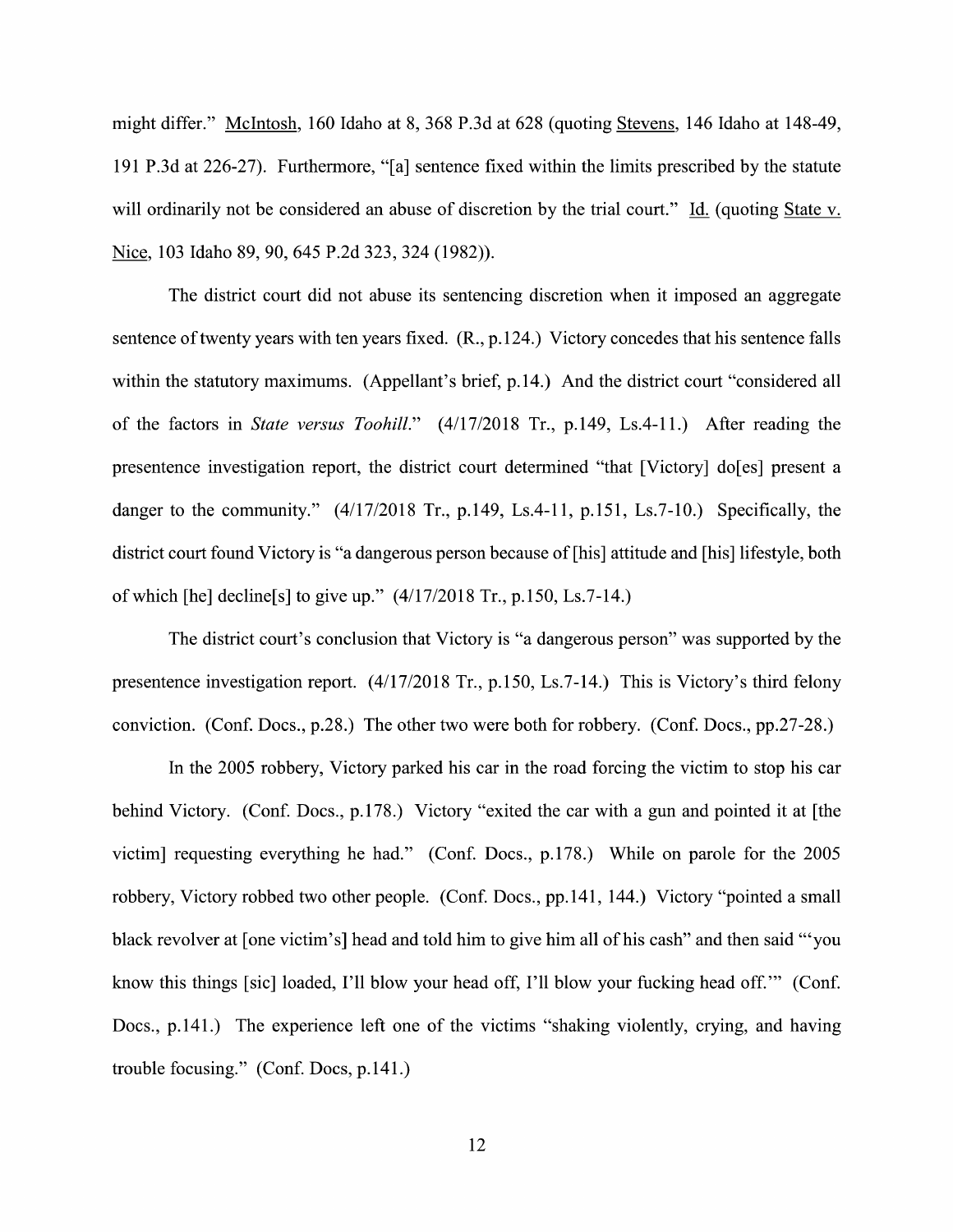Victory was 0n parole for the second robbery when he committed the instant offense. (Conf. Docs., p.29.) Victory's parole officer reported that "Victory was a challenge to supervise" at least in part because he has "a bad habit 0f possessing weapons (eg. large knives)." (Conf. Docs., p.29.) Victory also "has a habit of threatening . . . his friends and family." (Conf. Docs., p.29.) "He has a track record[] of repeated violent behavior" and, "[d]uring his time on parole, he committed a staggering amount of offenses." (Conf. Docs., p.29.) The district court correctly concluded, based 0n this information and the instant offense, that Victory is "a dangerous person" who "present[s] a danger to the community."  $(4/17/2018 \text{ Tr.}, p.150, Ls.7-14, p.151, Ls.7-10.)$ 

Victory argues that his sentence was excessive because he "did not cause any injury to any person." (Appellant's brief, p.17.) That is demonstrably false. Victory stabbed Ward causing laceration on his arm. (See State's Ex. 2; State's Ex. 3.) Victory's insistence that he did no harm only accentuates his continued refusal to take responsibility for his actions. (See  $4/17/2018$  Tr., p.135, L.17 – p.136, L.5, p.149, L.23 – p.150, L.6.)

Victory also argues for a reduced sentence on the basis that the "victims did not even bother to submit victim-impact statements to the district court for sentencing, suggesting that they were not seriously injured and were not seeking any punishment or retribution for Mr. Victory's actions." (Appellant's brief, p.17.) But Victory's most severe sentences were for aggravated assault, Which does not require any injury, let alone serious injury. (R., pp.92-93.) Moreover, just because the victims did not submit victim-impact statements does not mean they did not want to see Victory punished. The prosecutor explained the victims' absence at the sentencing hearing:

And so, you know, the fact that they aren't here today does not believe  $-$  does not mean that they are aren't [sic] interested. We've been in touch with them. They are interested in the outcome. But at the end of the day, like I said, they are really, really scared and for good reason.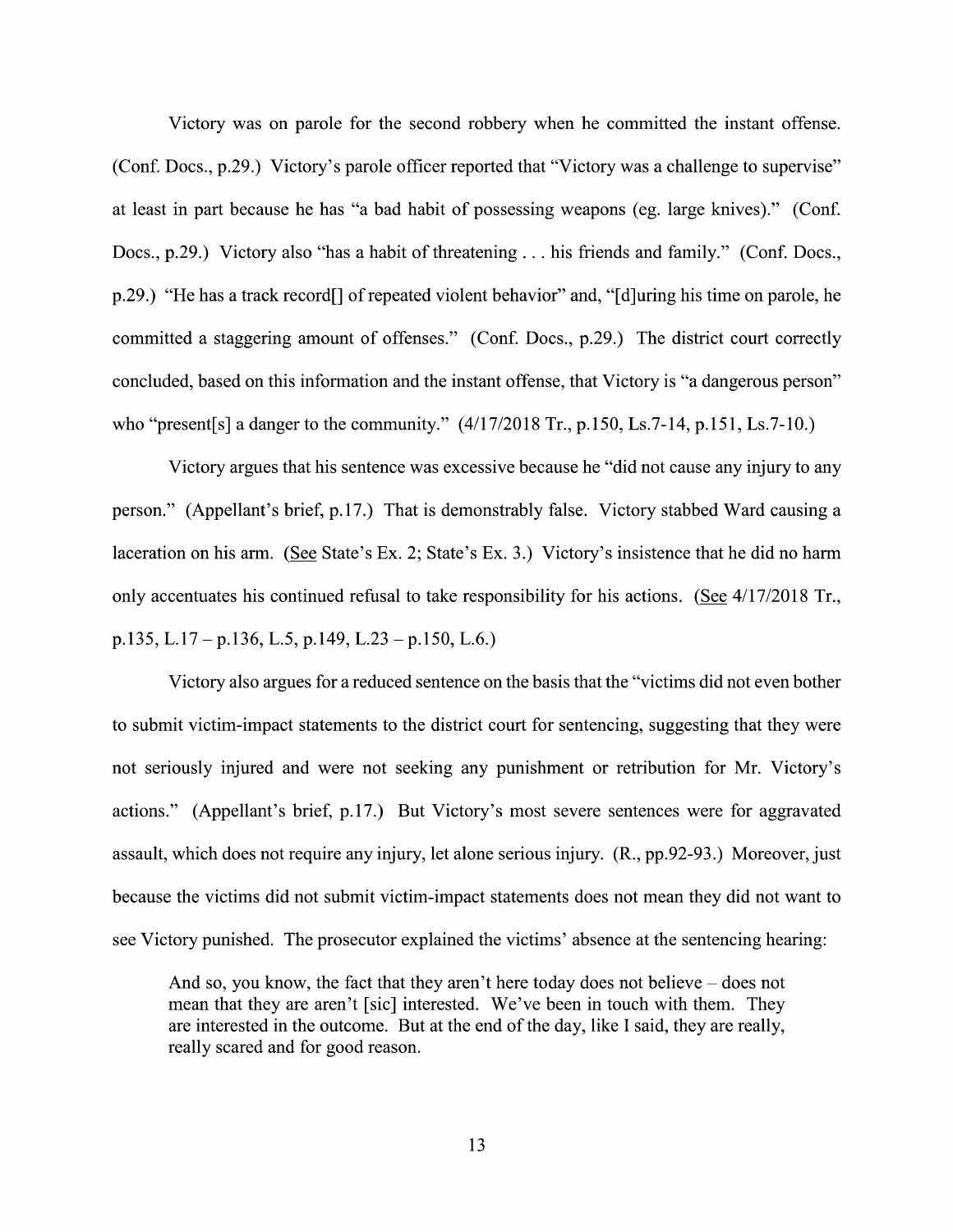$(4/17/2018$  Tr., p.139, L.20 – p.140, L.1.) In any event, the primary objective in determining the appropriate sentence is the protection of the *community*, not the thoughts or desires of the victim. See McIntosh, 160 Idaho at 8, 368 P.3d at 628.

Victory also believes his past difficulties, including mental health issues and drug abuse issues, should have resulted in shorter sentences. (Appellant's brief, pp.17-18.) But all 0f the difficulties Victory cites were addressed in the presentence investigation report, and the district court read the presentence investigation report before deciding the appropriate sentences. (4/17/2018 Tr., p.149, Ls.4-5.) The district court also expressly recognized that "Mr. Victory has mental health issues that contributed to the events in question compounded by the use of drugs and an adamant refusal to quit using drugs and a failure to follow mental health prescriptions in the past." (Tr., p. 149, Ls. 12-17.) The district court thus properly considered all of the past difficulties raised by Victory 0n appeal, and none of those past difficulties required the district court to impose shorter sentences. In sum, the district court did not abuse its sentencing discretion.

## **CONCLUSION**

The state respectfillly requests this Court affirm the district court's judgment entered after a jury found Victory guilty of battery, two counts of aggravated assault, and resisting an officer.

DATED this 20th day of August, 2019.

/s/ Jeff Nye JEFF NYE Deputy Attorney General